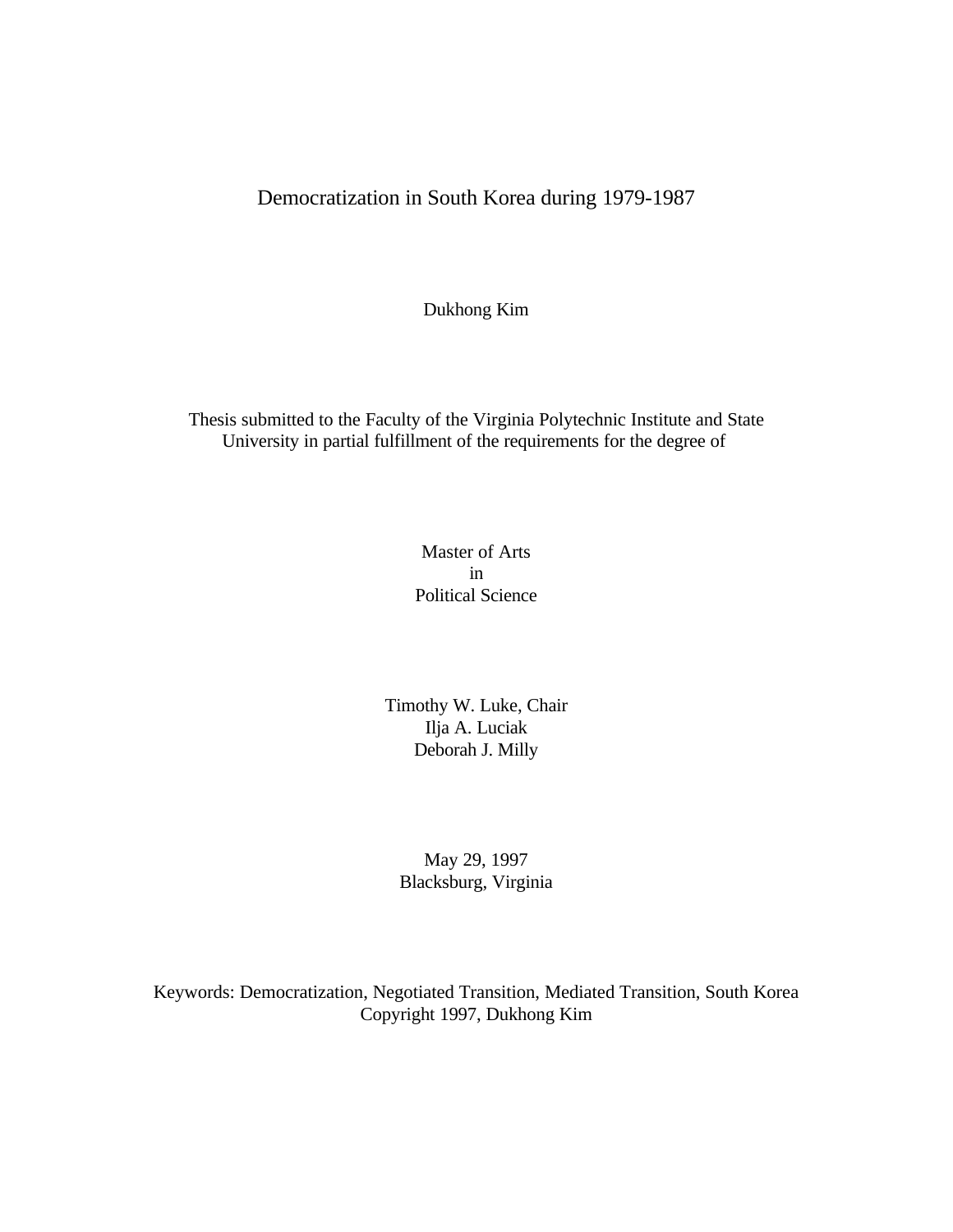## Democratization in South Korea during 1979-1987

Dukhong Kim

(Abstract)

Most scholars who study the transition from authoritarian regimes to democratic ones use an actororiented approach, and assume four major actors participate in the negotiated transition. They explain the results of such transitions by analyzing the strategic interactions of these four major actors. If the configuration of actors and their interactions differ from one case to another, then those differences need to be explained. The case of South Korean democratization differs from democratization in other countries in two major respects. First, without significant division within the regime, the opposition bloc can manage to make a transition to democracy by maintaining coordination between the social movements and the moderate opposition party. Second, the U.S. played an important role in the process of negotiation. The negotiated transition model offers no account for the participation of a third party, and it fails to cast light on the participation of the U.S. in the Korean democratization process. This shortcoming can be solved by complementing the negotiated transition model with the mediation model in which the role of a third party can be addressed. Owing to U.S. mediation, the dynamics of negotiated transition changed in the Korean transition to democracy.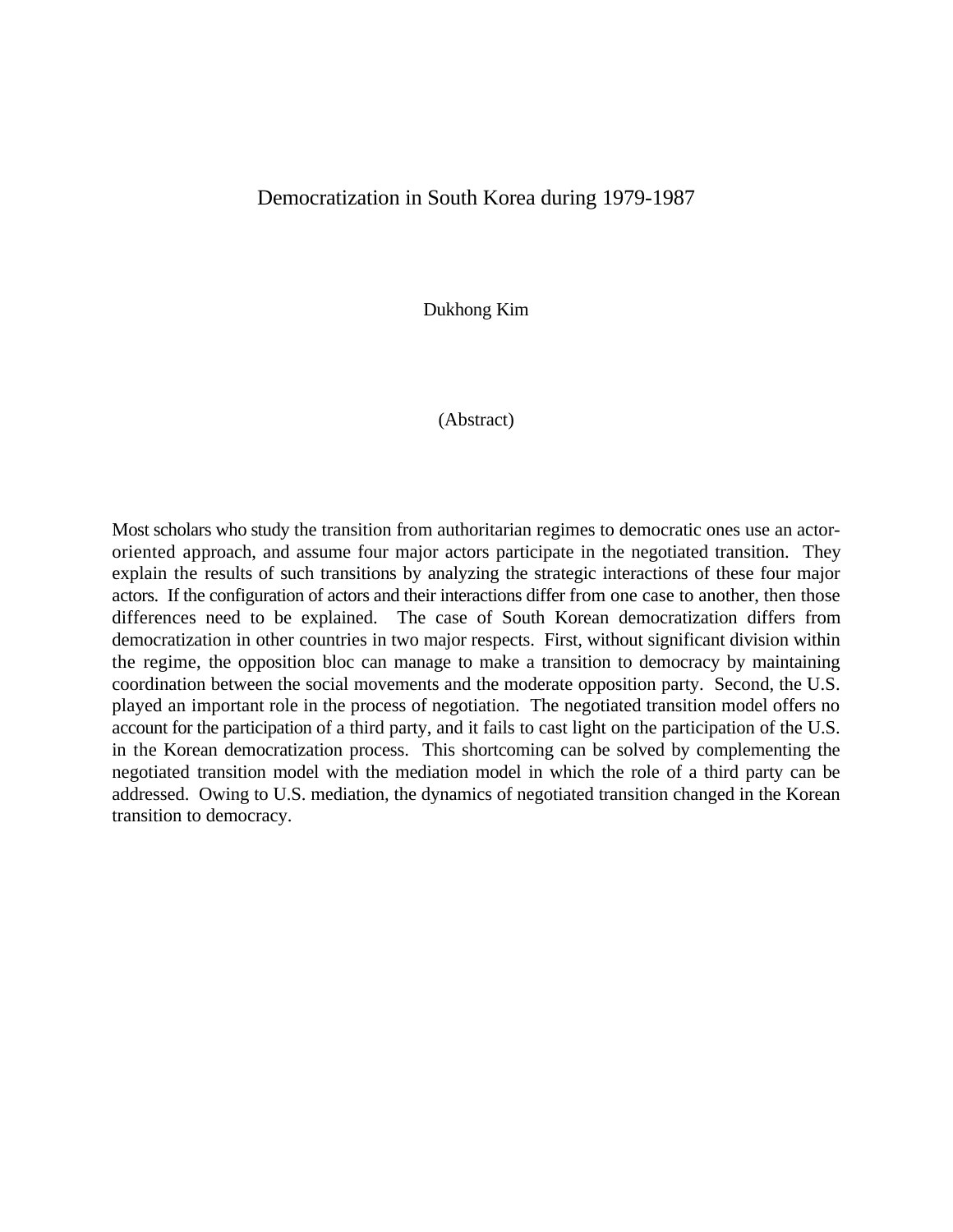## Acknowledgments

There are many people to whom I am indebted for making it possible for me both to write this thesis and to study in the U.S. Although it is impossible in this limited space to set down all of their names, I would like to express my thanks to those who contributed most directly to the project realized in the following pages. Above all, I thank Dr. Luke for his generous comments on my thesis draft and for his continuous encouragement. Whenever, I faced difficulties and struggled with self-doubt, he supported me with his good humor. I also thank Dr. Luciak for his helpful comments and corrections of the many mistakes I failed to catch. His good humor also eased the stress involved in writing this thesis. I enjoyed the privilege of working as a teaching assistant for Dr. Milly, and I am grateful for her encouragement. Dr. Hult helped me to prepare my conference paper which was an important stepping stone for this thesis. Without her editing I could not have finished the paper by April 1996. I would also like to thank Dr. White for his generosity. He was always supportive of me whenever I asked for academic advice as well as for financial support. The financial assistance provided by the Department of Political Science at Virginia Tech made it possible for me to participate in the ICPSR class at the University of Michigan in the summer of 1996 and to do research at the Library of Congress. I have enjoyed humane and close relationships with my student colleagues and faculty members of the political science department for two years of my graduate study.

I would like to thank my younger brother Nak-Jung for doing the painful job of finding useful materials and shipping them to me. And without my parents' support this study would have been impossible. I thank them for their patience and love for me. My grandmother and grandmother -inlaw also supported me with their prayers. I also express my thanks to my friends Ju-Sung Kim, Tae-Sul Roh, and Sung-Dae Cho who encouraged me to study in the U.S. Finally, I must thank God who was always with me during my studying and my everyday life. Needless to say, I am responsible for any errors that might remain in this thesis.